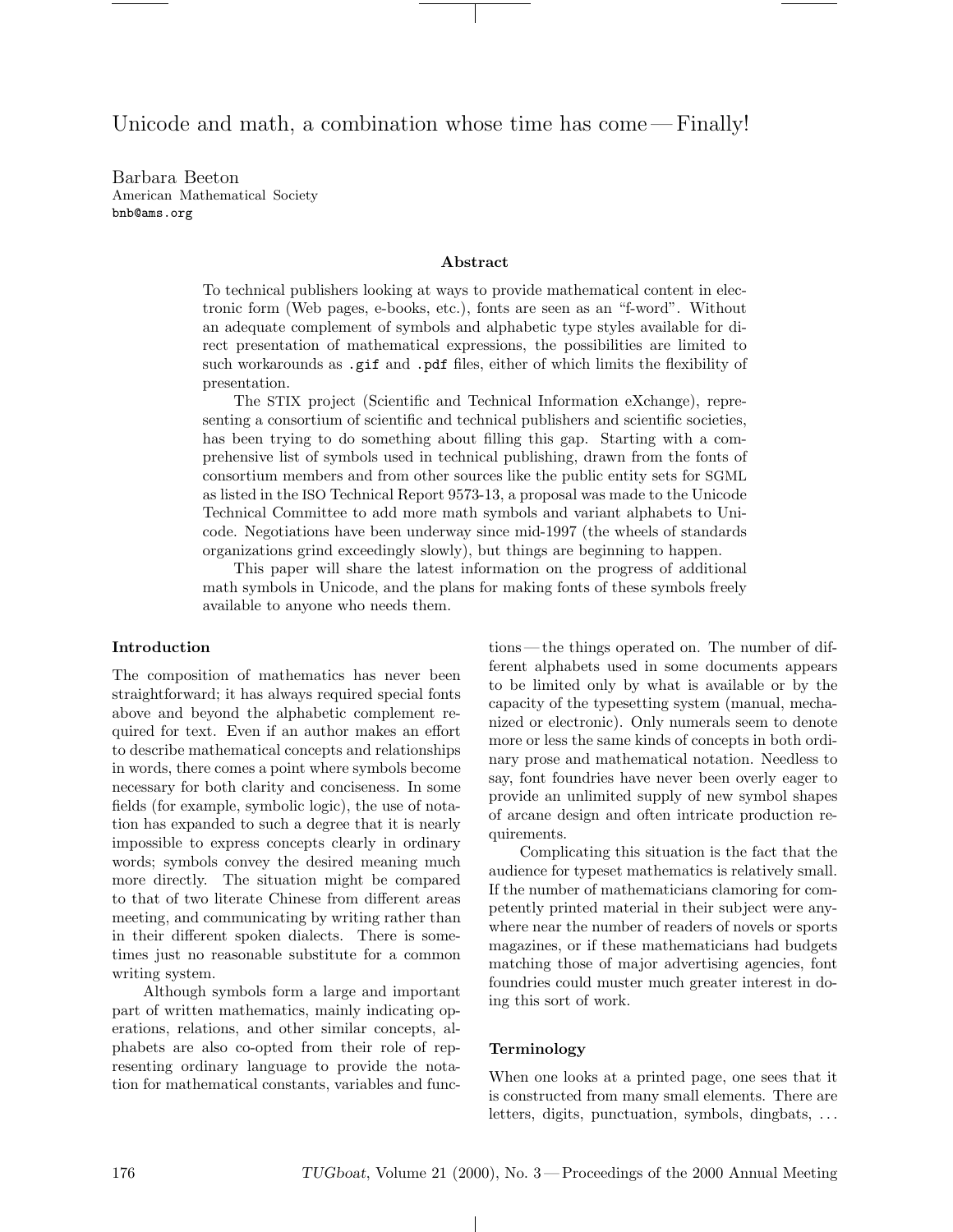One might think to refer to all of these as characters. The dictionary [9] definition of character is, in part,

character  $\dots$  1. A sign or token placed upon an object as an indication of some special fact, as ownership or origin; a mark, brand, or stamp. 2. Hence: a a graphic symbol of any sort; esp., a graphic symbol employed in recording language, as a letter. **b** Writing; printing.  $c \ldots$ 

Clear enough? Well, not quite.

In standardese, a term can have only one meaning. The basic  $ISO<sup>1</sup>$  definition [5] is

character A member of a set of elements used for the organisation, control, or representation of data.

Thus the term character cannot be used in an ISO standard with any other meaning.

Another relevant term is code; from the same dictionary [9]:

code . . . 3. A system of signals for communication by telegraph, flags, etc.  $(\ldots)$ ; also, a system of words or other symbols arbitrarily used to represent words; as, a secret code.

This is the term adopted to identify the system by which data is stored in a computer memory, and the individual elements are known as coded characters, or characters for short. Different computer coding systems use different bit patterns to represent the same character; for example, the letter A would have a different code in ASCII, BCD, EBCDIC, ISO 646, ISO 8859-1, etc., but in each of these systems, A is still considered the same character. If it is in a context that might (in print) be represented in italic or boldface, that makes no difference; the same code is used for all.

But an A in a font or on a printed page is not (by this system) a character, and an italic A is different from a boldface A, and so on. The term adopted in standardese [3] for such an element is  $qlyph$ :

glyph A recognizable abstract graphic symbol which is independent of any specific design.

Thus it is clear that one code may represent many different glyphs. The reverse is also true: while the word "file" is spelled with four letters, and coded as four characters, when printed with a font that has ligatures, only three glyphs are used.

The association between characters and glyphs is referred to as mapping. What is important here is that in neither direction is the mapping between a coded character and a glyph one-to-one; it may be one-to-many, or many-to-one. While this is not only adequate, but even admirable, when dealing with text, for mathematics it can introduce serious ambiguity.

#### Codes

The alphanumeric soup of standardized codes has already been mentioned. Consider the history of codes used for computer input.

Although quite a few different models of digital computer architecture have been devised, very few have been based on a wider range of possibilities for the smallest element other than zero and one— on and off. (This provides the rationale for naming the bit, "binary digit".) Different combinations of bits, in strings of predefined length, designate characters. The number of bits in such a string is the limiting factor in how many characters can comprise a code.

Very early codes contained six bits— 64 characters, just enough for a single-case (latin) alphabet, ten digits, five arithmetical operators  $(+, -, *, /$  and =), the punctuation required to format real numbers and accounting data, and a number of control codes to support interaction with a Teletype machine. The following symbol complement, a variant of the BCD code, was available on a punched paper tape device used in the 1970s at AMS; symbols in the second row had to be preceded by an upshift and followed by a downshift, as they were piggy-backed onto other characters.

$$
\therefore , - / * # & \$
$$
\n
$$
\therefore ; + = \circledcirc ( ) < > ?
$$

This was sufficient to support Fortran, Cobol, and other antique programming languages, but not a direct visual representation of mathematical expressions.

ASCII, in its original form, had seven bits and 128 characters, which could accommodate a lowercase alphabet and more symbols. (This is the code under which TEX was first implemented.) ISO 646 is the "international" version of ASCII. A key principle was— and is— that once a character gets into a code, it is never removed, so the current 8-bit ASCII is backward compatible with the 7-bit version, at least insofar as what can be encoded.

Other codes have been promulgated by manufacturers, national standards bodies, and the ISO. Until the mid-1980s, these codes were used almost exclusively to support processing of programming languages and natural languages. Whatever symbols were included were necessary to specify programming operations, not the symbolic representation of scientific disciplines, and typically, except for

 $\mathbf{L}$ 

<sup>1</sup> International Organization for Standardization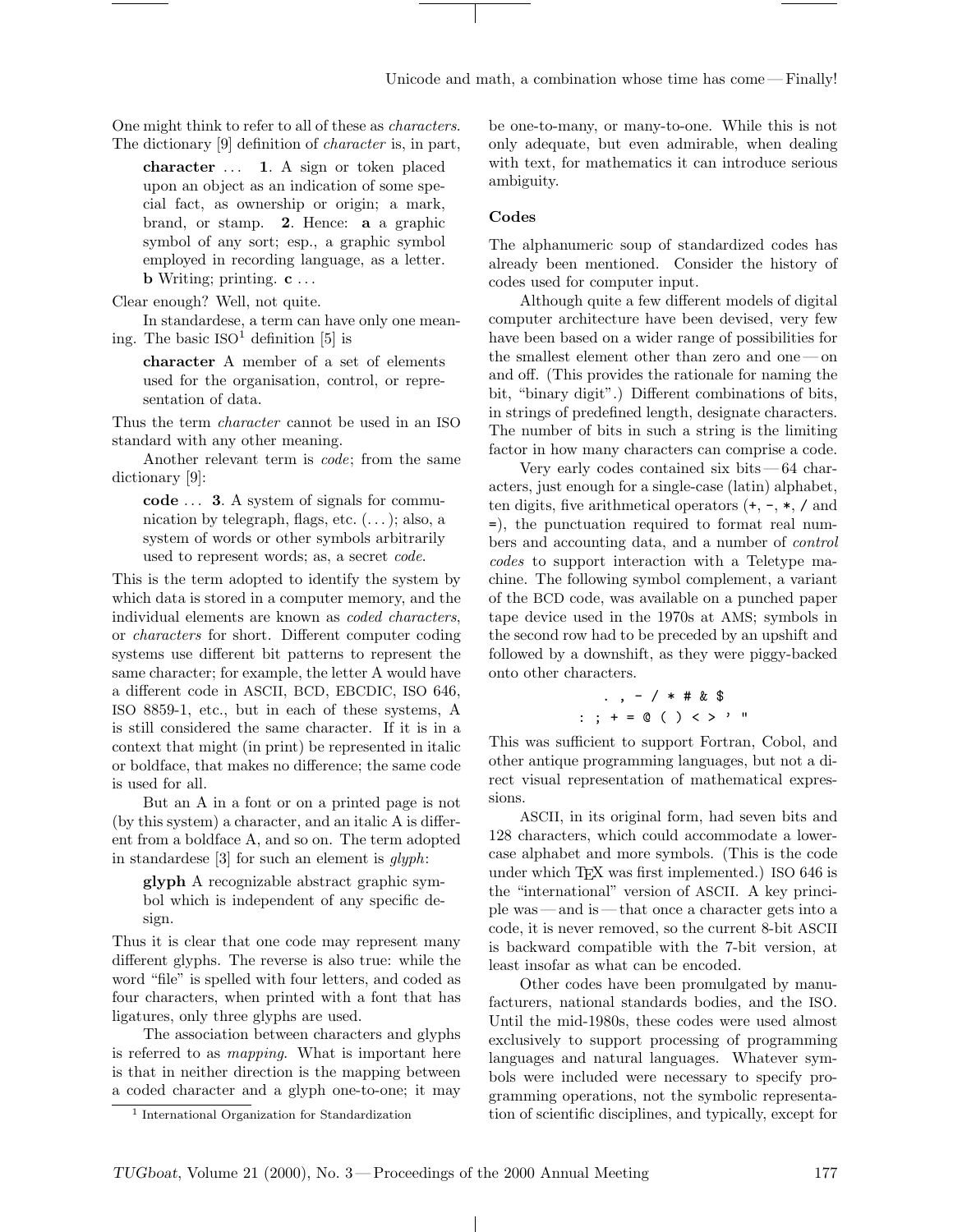the few symbols and punctuation characters that were already present in six-bit codes, symbolic characters were typically segregated in programming language–specific codes such as the one for APL.

Some language codes already exceeded the typical eight-bit capacity of 256 elements. It is impossible, for example, to fit in all the accented and variant letters of the alphabet needed to represent all the languages based on the latin alphabet. And codes for Japanese and Chinese had to accommodate the nearly 10,000 characters used to publish newspapers, or, preferably, the 50,000 characters or more found in literary works.

The development of a multi-byte code, ISO 10646 (originally a two-byte code), undertook to combine in a single code all existing national and commercial codes. Computer manufacturers and other commercial organizations dependent on computer technology became dissatisfied with the progress of the ISO working group responsible for standardizing codes, and, in 1988, formed the Unicode Consortium for the purpose of creating a unified international code standard on which new multinational computer technology could be based. The ISO old guard was joined or replaced by the Unicode members, and since 1991 Unicode and ISO 10646 have been parallel.

#### The content and structure of Unicode

In the Unicode 2.0 manual [7], the section Design goals identifies some of the gaps in coverage by existing codes.

When the Unicode project began in 1988, groups most affected by the lack of a consistent international character standard included the publishers of scientific and mathematical software, newspaper and book publishers, bibliographic information services, and academic researchers. ... The explosive growth of the Internet has added to the demand for a character set standard that can be used all over the world.

The first iteration of Unicode included "characters from all major international standards published before December 31, 1990". One of these was the SGML standard [2], which contained a sizeable list of mathematical and technical symbols in its original Annex A (this list was later moved to a technical report [4]). Other sources included "bibliographic standards used in libraries . . . , the most prominent national standards, and various industry standards in very common use".

In the Unicode 3.0 manual [8], only one reference can be unambiguously associated with math symbols: ISO 6862, Information and documenta $tion - Mathematics character set for bibliographic$ information interchange (no explicit references are shown in the Unicode 2.0 manual). Many of the symbols listed in the annex to the SGML standard don't appear in Unicode. More about this later.

There are several design principles especially relevant to the designation of math symbols as characters [8]:

- The Unicode Standard encodes characters, not glyphs.
- Characters have well-defined semantics.
- The Unicode Standard encodes plain text.

The implication is that the meaning of each character is distinct, so that the representation when interchanged or typeset will be unambiguous. More about this later as well.

Unicode is organized into segments of 65,536 characters called planes. The first of these, plane  $0$ , is the *basic multilingual plane* (BMP). Within this plane, characters with common characteristics are grouped into blocks, usually of 256 characters. The first full block is equivalent to Latin 1, with the first half comprising 7-bit ASCII. The code for any character assigned to the BMP can be represented by 16 bits, a two-byte, or two-octet code. The formal representation of such a code is " $U+xxxx$ ", where xxx is a string of four hexadecimal digits.

Within the BMP, these blocks are occupied by symbols:

- U+2000–206F: General punctuation
- U+2070–209F: Subscripts and superscripts
- U+20A0–20CF: Currency symbols
- U+20D0–20FF: Combining diacritical marks for symbols
- U+2100–214F: Letterlike symbols
- U+2150–218F: Number forms
- $\bullet$  U+2190-21FF: Arrows
- U+2200–22FF: Mathematical Operators
- U+2300–23FF: Miscellaneous technical (in Unicode 2.0, U+2380–23FF are unassigned, reserved for later additions)
- U+2400–243F: Control pictures
- U+2440–245F: Optical Character Recognition
- U+2460–24FF: Enclosed alphanumerics
- U $+2500-257$ F: Box drawing
- U+2580–259F: Block elements
- U+25A0–25FF: Geometric shapes
- U $+2600-267$ F: Miscellaneous symbols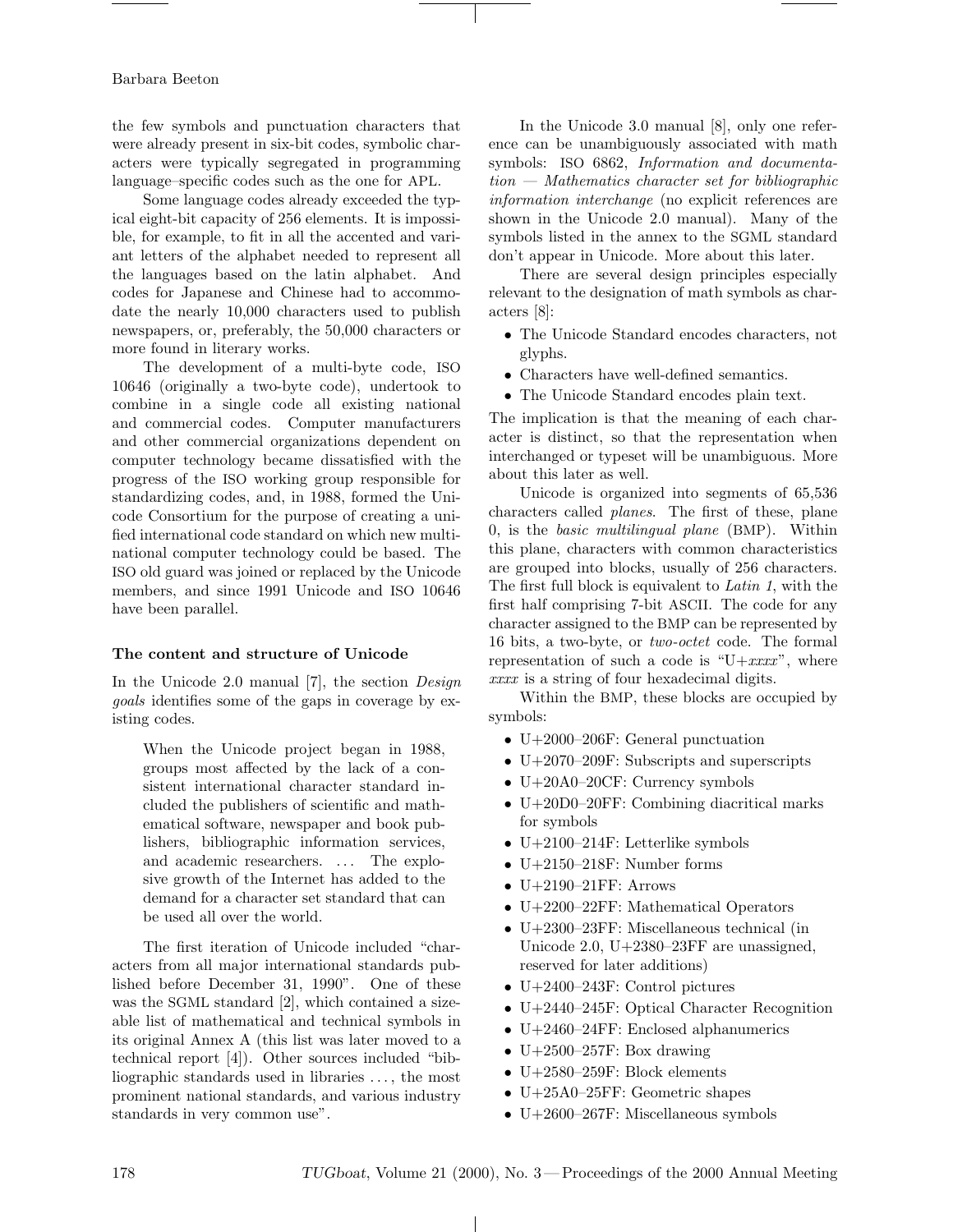- U+2700-27BF: Dingbats
- U+27C0–27FF: (unassigned)
- U+2800–28FF: Braille patterns (added in Unicode 3.0)
- U+2900–2DFF: (unassigned)

Symbols that were part of earlier codes are kept with those codes in other blocks; if a code already existed, the character was not duplicated.

A segment of the BMP has been set aside for private use, where characters may be assigned which are not formally included in Unicode but for which an agreement exists between sending and receiving users.

Up to now, most character assignments are in the BMP, with the intention that they be easily accessed. However, for less frequently occurring characters, work has begun to populate Plane 1. This is another area with relevance that will become obvious later.

# Identifying symbols required for math typesetting

Early in 1997, a group of scientific and technical societies and publishers banded together under the name STIPub— Scientific and Technical Information Publishers— to address matters of common interest. The founding members of this group were

- American Chemical Society
- American Mathematical Society
- American Institute of Physics
- American Physical Society
- Elsevier Science, Inc.
- Institute of Electrical and Electronic Engineers

One topic of growing concern to the STIPub members was how best to move into the Internet age, to make use of the World Wide Web as an adjunct, if not the new centerpiece, of their publishing efforts. A major obstacle facing Web publication was— and is— the pitifully inadequate symbol set available with HTML, and its lack of support for the two-dimensional positioning of mathematical notation. Several attempts at providing some support for this material had been brushed aside as successive releases of the HTML Recommendation<sup>2</sup> added features to improve the visual presentation and control of document layout.

It was understood that a future version of most browsers would include "Unicode support". Although it is unclear exactly what is meant by this, an obvious course of action was to make certain that Unicode coverage for math and technical notation is complete.

A working group for Scientific and Technical Information eXchange (STIX) was formed with the charter to identify the required symbol complement and get the missing elements incorporated into Unicode. A first step was to collect from the STIX participants and other sources lists of symbols currently in use, and to reduce this to two subcollections: symbols already in Unicode and symbols not in Unicode. Information was gathered from the following sources, in addition to the STIX members:

- the entity sets of ISO TR 9573-13 [4]; electronic files were provided by the editor, Anders Berglund.
- fonts designed to be used with T<sub>F</sub>X: Computer Modern, AMSFonts, Lucida New Math, lasysym, St. Mary Road, wasysym
- Wolfram Research (Mathematica)
- Justin Ziegler's LAT<sub>F</sub>X 3 project report [10]
- Taco Hoekwater (for Kluwer Academic Publishers)
- Jörg Knappen (for Springer Verlag)
- Paul Topping, Design Science, Inc. (MathType)
- the ISO Z language standard (ISO CD 13568)
- various requests for specific symbols identified through AMS technical support and the newsgroup comp.text.tex

More than 2200 distinct symbols were identified.

The next step was to determine which were already included in Unicode. As already mentioned, not all symbols are located in the blocks designated for symbols; some have codes in other blocks, including Latin 1, Greek, and even among the  $\text{CJK}^3$ symbols and punctuation. About half of the symbols in the collection were found in the Unicode 2.0 manual [7]; the remainder were assigned provisional identifiers in the Unicode private use area, and a table was constructed, listing the following for each symbol:

- its ID
- a possible cross-reference to an ID for another symbol of similar shape or meaning
- the AFII<sup>4</sup> glyph identifier
- the entity name, TFX code, or other identifying information for each contributor
- a brief description

 $\mathbf{I}$ 

<sup>2</sup> A Recommendation is the World Wide Web Consortium's (W3C) equivalent of an international standard.

<sup>3</sup> Chinese, Japanese and Korean

<sup>4</sup> Association for Font Information Interchange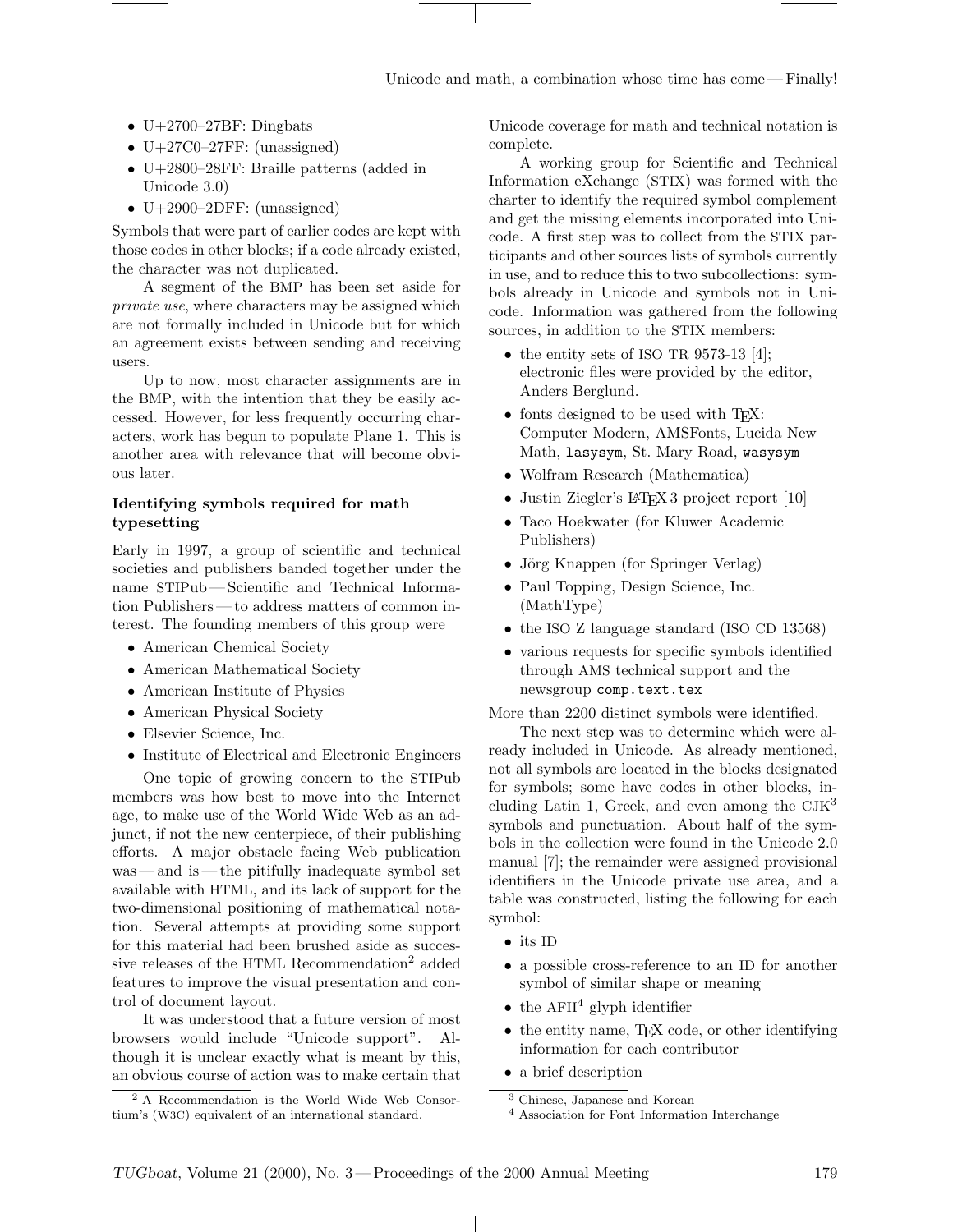|                 | 1X0               | 1X1                      | 1X2                        | 1X3                                                | 1X4                      | 1X5                      | 1X6           | 1X7                  | 1X8           |                  | 3X0             | 3X1                         | 3X2                      | 3X3                         | 3X4                 | 3X5                         | 3X6                         | 3X7               | 3X8                | 3X9 |
|-----------------|-------------------|--------------------------|----------------------------|----------------------------------------------------|--------------------------|--------------------------|---------------|----------------------|---------------|------------------|-----------------|-----------------------------|--------------------------|-----------------------------|---------------------|-----------------------------|-----------------------------|-------------------|--------------------|-----|
| 0               | $\downarrow$ T    | $-- +$                   | К.,                        | وت                                                 | $\overrightarrow{+}$     | T                        | $\Rightarrow$ | $\Rightarrow$        | $\leftarrow$  | $\vert 0 \vert$  | $=$             | $\mathbb{R}$                | $\leqq$                  | $\tilde{z}$                 | Æ                   | $\leq$                      | $\geq$                      | C                 | ⊊                  | m   |
| 1 <sup>1</sup>  | 彐                 | $> - +$                  | Z                          | وتبرس                                              | $\overline{\phantom{0}}$ | Ŀ.                       | Ш             | جد                   | $\rightarrow$ | 1 <sup>1</sup>   | 学               | $=$                         | $\geq$                   | Ş.                          | Þ                   | $\Rightarrow$               | $\leq$                      | D                 | ⊋                  | 孟   |
| 2               | $\leftarrow$      | $\sim$ $-$               | Ν,                         | $\sigma\in\mathbb{R}$                              | $\rightarrow$            | $\overline{ }$           | $=$           | $\overline{\approx}$ | Υ             | $\overline{2}$   | $\doteq$        | $\Rightarrow$               | $\leq$                   | ≦                           | $\leq$              | $\leq$                      | 三                           | $\subsetneq$      | 尘                  | m   |
| $\vert 3 \vert$ | $\rightarrow$     | $\bar{T}$                | $\mathcal{L}^2$            | لړ                                                 | $\leftrightarrow$        | $\rightarrow$            | ᄃ             | $\overline{a}$       | J.            | $\overline{3}$   | ≐               | ≝                           | ≩.                       | $\geqq$                     | 美                   | $\geq$                      | 注                           | $\Rightarrow$     | ₹                  | Φ   |
|                 | $4   \rightarrow$ | 士                        | $\times$                   |                                                    | $\ddagger$               | T                        | $\equiv$      | $\overrightarrow{ }$ |               | $\left 4\right $ | $\sim$          | $\sigma_{\rm B}$            | $\widetilde{\mathbb{R}}$ | $\mathcal{G}(\mathcal{G})$  | $\Rightarrow$       | $\leq$                      | $\leq$                      | $\subsetneq$      | 匞                  | ψí  |
| $\vert$         |                   | $\rightarrow$            | $\geq^{\pi}_{\rm u}$       | $\omega$                                           | $\mathbb{L}$             | Ł.                       | $=$           | ≦                    |               | $\mathfrak{S}$   | $\tau^{\prime}$ | ğÞ                          | $\frac{1}{2}$            | š                           | 4,                  | $\geq$                      | $\frac{1}{4}$               | ₹,                | 고                  |     |
| 6               | $\rightarrow$     | $\overline{\phantom{a}}$ | $\mathbb{X}_2$             | I,                                                 | <u>— ,</u>               | $\overline{\phantom{a}}$ | $=$           | $\leftarrow$         |               | 6                | o               | $\mathbb{R}$                | ≰                        | $\varepsilon^{\varepsilon}$ | $\mathcal{F}% _{0}$ | $\mathcal{L}_{\mathcal{P}}$ | だ                           | $\hat{\equiv}$    | $\Box$             |     |
| 7               | $\leftarrow$      | $\leftarrow$             | $\times$                   | ریه                                                | $\overline{\phantom{m}}$ | $\overline{\phantom{0}}$ | $=$           | ξ                    |               | $\overline{7}$   | Ė               | 3                           | Ž.                       | $\gamma_{\rm{c}}$           | -str.               | $\neq$                      | $\tilde{\approx}$           | $\stackrel{1}{=}$ | D                  |     |
| 8 <sup>l</sup>  | $\mapsto$         | $-\epsilon$              | X                          | $\Box^{\rm T}$                                     | ľ                        | Ţ.                       | $\equiv$      | ς                    |               | 8                | ≢               | $\lesssim$                  | 壬                        | $\epsilon_{\rm r}$          | $-12$               | $\equiv$                    | $\tilde{\vec{\alpha}}$      | Ω                 | $\boldsymbol{\Xi}$ |     |
| 9               | $\mathbf t$       | $\rightarrow$            | X                          | $\subset$ .                                        | 1                        | Ţ.                       | $\Rightarrow$ | Æ                    |               | 9                | $=$             | )<br>P                      | 全                        | 趋                           | 亥                   |                             | ž                           | $\supseteq$       | ₽                  |     |
| A               | Ŧ                 | $\leftarrow$             | $\mathcal{N}_{\mathbf{1}}$ | $\mathcal{L}_{\mathbf{m}}^{\mathbf{m},\mathbf{r}}$ | خسته                     | $\overline{\phantom{0}}$ | 11.           | ₽                    |               | A                | £               | $\mathcal{L}_{\mathcal{C}}$ | $\mathbb{S}^2$           | $\geq$                      | $>$ $<$             |                             | Ź                           | $\subseteq$       | $\mathsf S$        |     |
| B               | Ť                 | →                        | $\boxtimes$                | Ó                                                  | Þ                        | $\overline{\phantom{a}}$ | $\mathbf{I}$  |                      |               | $\bf{B}$         | $\geq$          | ğ.                          | $\gtrless$               | $\leq$                      | O                   |                             | Ź                           | $\supseteq$       | 2                  |     |
| $\vert$ C       | ₩                 | $\leftarrow$             | $\times$                   | Ò                                                  | $\overline{\phantom{a}}$ | $\mathbf 1$              | $\Rightarrow$ |                      |               | $\mathbf{C}$     | 聿               | $\zeta_{\rm c}$             | $\equiv$                 | $\leq$                      | c>                  |                             | ≴                           | ⊊                 | ε                  |     |
| D               | $\leftarrow$      | $\mapsto$                | $\times$                   | 亏                                                  | 1                        | $\mathbf I$              |               |                      |               | D                | $\bar{+}$       | $\mathcal{L}$               | $\in$                    | $\geq$                      | Q                   |                             | $\chi^2$                    | $\overline{P}$    | $\exists$          |     |
| E               | $\rightarrow$     | $\searrow$               | Х                          | $\overrightarrow{r}$                               | ڪر                       | $\leftleftarrows$        |               |                      |               | E                | 圡               | $\mathcal{L}_\mathrm{c}$    | $\leq$                   |                             | Ç                   |                             | $\prec$                     | g                 | $\supset\subset$   |     |
| F <sub>1</sub>  | $+ - -$           | $\mathbf{z}^{\prime}$    | Х                          | ᄎ                                                  | $\rightarrow$            | $\mathbf{1}$             |               |                      |               | $\mathbf{F}$     | $\equiv$        | $\omega$                    | $\geq$                   |                             |                     |                             | $\mathcal{L}_{\mathcal{D}}$ | ⊋                 | $\Rightarrow$      |     |

Figure 1: First (arrows) and third (binary relations) of seven symbol tables in the December 1998 version of the Unicode math proposal

This completed the first half of the project. The second, more difficult, half remained— putting the request into a form that would be acceptable to the Unicode Technical Committee (UTC).

### Preparing the Unicode proposal

It is a UTC requirement that any request for encoding must be accompanied by a sample image of the requested character. This posed some problems. For many of the symbols to be submitted, no fonts were available. We solved that problem in a rudimentary way by creating GIF images at a very low resolution; for symbols we did have in fonts, this was accomplished using latex2html, and for others, bitmaps were created by hand and packaged as GIFs. The resulting images, packaged in HTML tables, were rough but recognizable. For the initial version of

the proposal, the order of symbols in the tables was the same as that in our master list, by reference ID; the full collection of tables and text— about 70 files in all — was sent to the UTC in March 1998.

The arrangement of symbols was semi-random, and individual symbols were hard to find, so at the UTC's request, the proposal was reorganized and the first revision delivered in December 1998. Figure 1 shows two of the seven tables in this first revision.

Once the symbols were rearranged, the presence of similar shapes— considered by the UTC to be possible duplicates— became obvious.

The UTC takes its job seriously [8, p. 17]:

The Unicode Standard avoids duplicate encoding of characters by unifying them within scripts across languages; characters that are equivalent in form are given a single code.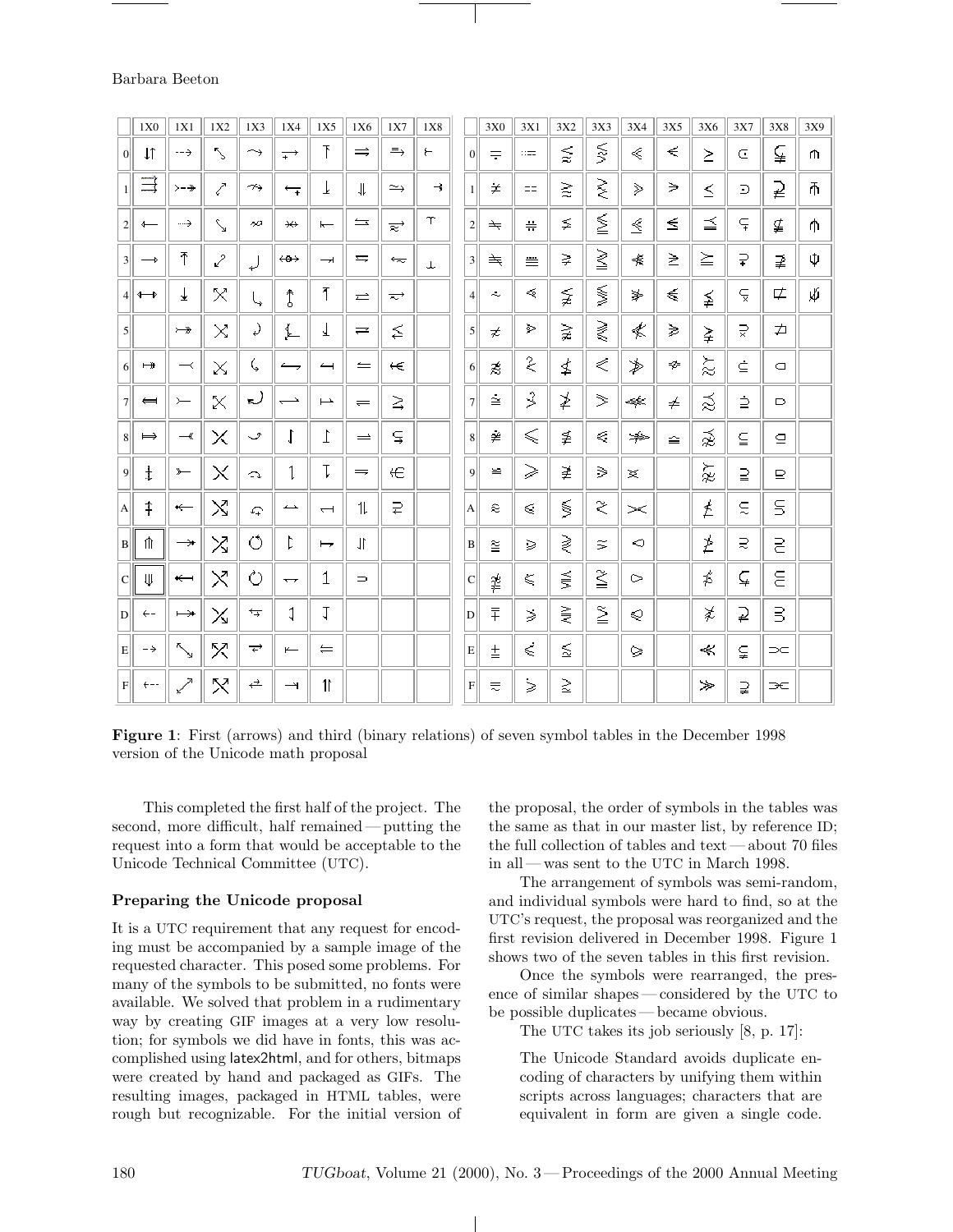Common letters, punctuation marks, symbols, and diacritics are given one code each, regardless of language, . . .

With respect to math symbols, this means that if two symbols look very much alike, unless there is very strong documentation to support the contention that they have different meanings, only one will be assigned a code. Thus, for example,  $\leq$  and  $\leq$ might be considered equivalent — if they had not already both been accepted into Unicode. Some UTC members feel that the original inclusion of such pairs was a mistake, and they are determined not to repeat it. Knowledge of that fact guided the organization of the math proposal, and helped to determine what kind of documentation would be needed.

The first rearrangement of the symbols was into groups that roughly coincided with existing Unicode blocks: arrows, "traditional" math symbols, geometric shapes, etc. The "traditional" symbols were classified further into groups that corresponded to their functions: large operators, binary operators, binary relations, delimiters, etc. After some preliminary discussions with a member of the UTC, we decided to structure our proposal in blocks corresponding to these functional groups, with the symbols arranged in the same general order as similar ones already present in Unicode.

We were also advised to eliminate any "duplicates" of existing characters, but since slight variations do often have different meanings in mathematical exposition, we decided to keep everything for the first round, and refine on the basis of specific directives from the UTC. However, we did at this stage identify symbols with similar shapes, and possibly equivalent meanings, and flagged them in our master list to indicate the need for additional documentation.

The UTC requested at the outset that symbols used not in math, but in fields such as chemistry, astronomy, engineering and phonetics, be omitted, to be requested separately by representatives of those disciplines. This change was made, eliminating more than a hundred symbols.

In the first round of the proposal, we included three alphabets— blackboard bold, script and frak $tur$ —as well as a list of alphabets required for mathematical exposition. Some additional alphabetic inclusions were letters that occur in an unusual orientation (e.g.,  $\pm$ ) and variant forms of several Greek letters (including  $\epsilon$ , the straight-backed epsilon) which were missing from the Unicode complement. Although we felt that the case for including these alphabets was strong, opposition from members of the UTC was stronger; in the next iteration, the alphabets were removed to a separate proposal.

# Refining the proposal

Adjusting the content of the list of symbols to make it acceptable to the UTC took several iterations over the course of two years. Attendance at the meetings where the proposal was discussed proved to be essential, given the scope of the project. Two UTC members were assigned to help refine the proposal, cast it in the form required by the ISO working group (WG2) in charge of character coding standards, and prepare the text that will appear in the published Unicode manual.

The first task was to overcome the reluctance of some members of the UTC to believe that there could actually be more than a thousand math and technical symbols not already in Unicode. The reorganized proposal, generally following the ordering of symbols already present, clarified the situation by making it relatively easy to compare the new material to the existing Unicode.

Quite a few symbols consisted of a base symbol plus a cancellation. This could be a long or short slash or vertical stroke, a backwards slash, or a double vertical stroke. Although two lengths of the forward slash and vertical stroke appear in Unicode among the combining diacritics, it was decided that the longer versions would be designated as the proper cancellation markers for math, leaving the actual shape of the cancelled symbol as a font issue.

Special attention was paid to symbols that look similar, that differ for example in the number

Several decisions were made in order to mimimize the number of codes to be assigned. These were the most important:

- Any symbols cancelled by a vertical or slanted stroke should be constructed from a base symbol and a combining diacritic; this eliminated the entire cancelled alphabet used by physicists.
- A "variant selector" (VS) would be provided to allow for shape variants that ordinarily represent personal preference or house style and not differences in meaning. Except where needed to provide a base character for cancellation, in which case a code would be assigned, only the most common variant of such a symbol would be assigned, and the specified variant represented by the code for the base symbol plus the VS. A list of such variants appears in figure 2.

Documentation for the symbols that were most likely to be controversial was sought in published material. A request for citations was presented on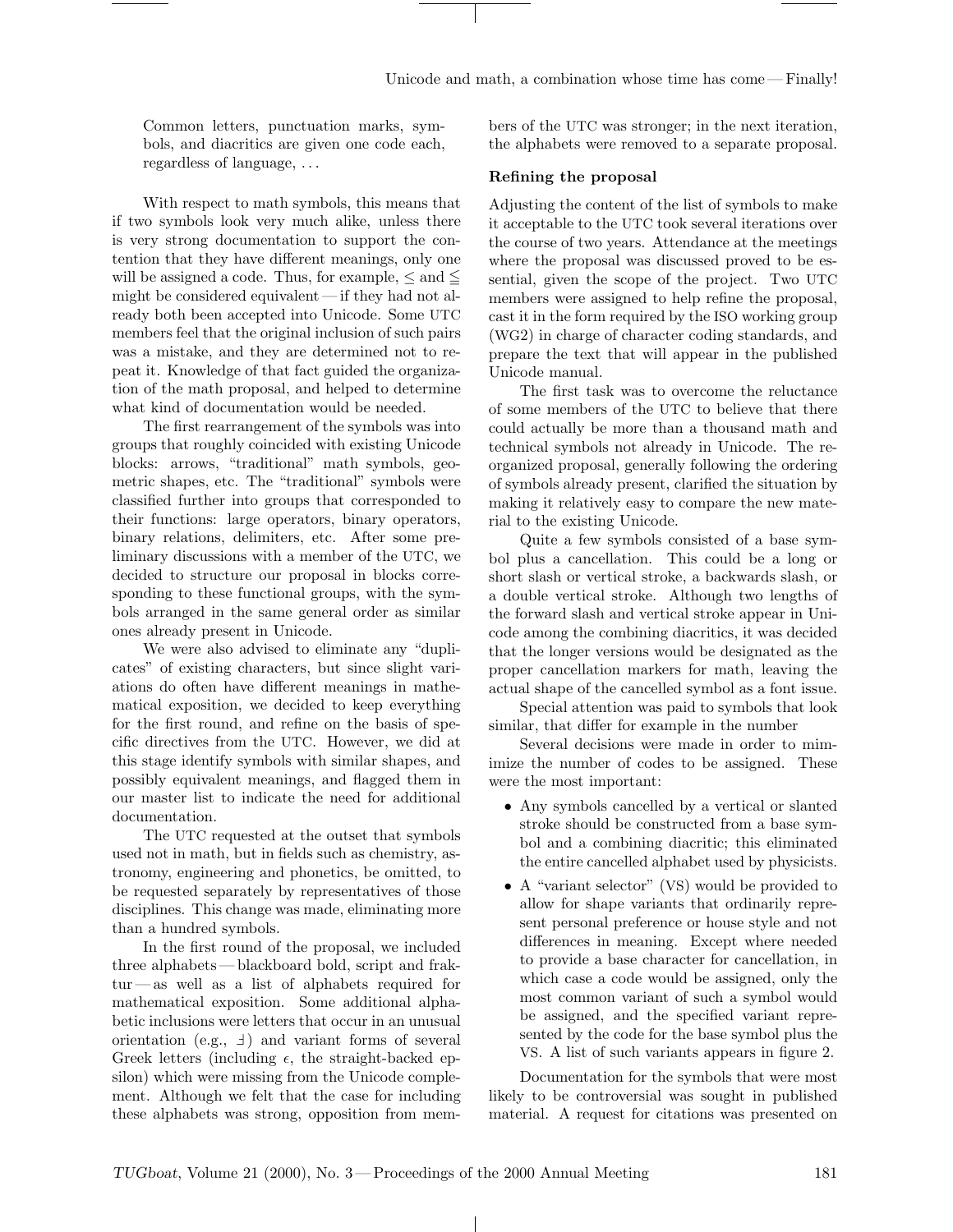# Symbol variants defined using a Variation Selector (VS) Barbara Beeton, for STIPUB 7 February 2000

• 2268  $\leq$  + VS  $\rightarrow \leq$  less-than and not double equal - with vertical stroke • 2269  $\geq$  + VS  $\rightarrow \geq$  greater-than and not double equal - with vertical stroke • 22DA  $\leq$  + VS  $\rightarrow \leq$  less-than above slanted equal above greater-than • 22DB  $\geq$  + VS  $\rightarrow \geq$  greater-than above slanted equal above less-than • 2272  $\leq$  + VS  $\rightarrow \leq$  less-than or similar - following the slant of the lower leg • 2273  $\geq$  + VS  $\rightarrow \geq$  greater-than or similar - following the slant of the lower leg • 2A9D  $\approx$  + VS  $\rightarrow \approx$  similar - following the slant of the upper leg - or less-than • 2A9E  $\leq$  + VS  $\rightarrow$   $\geq$  similar - following the slant of the upper leg - or greater-than • 2AAC  $\leq$  + VS  $\rightarrow \leq$  smaller than or slanted equal • 2AAD  $\geq$  + VS  $\rightarrow \geq$  larger than or slanted equal • 228A  $\subsetneq$  + VS  $\rightarrow \subsetneq$  subset not equals - variant with stroke through bottom members • 228B  $\supsetneq$  + VS  $\rightarrow \supsetneq$  superset not equals - variant with stroke through bottom members • 2ACB  $\subsetneq$  + VS  $\rightarrow \subsetneq$  subset not two-line equals - variant with stroke through bottom members • 2ACC  $\Rightarrow$  + VS  $\rightarrow \Rightarrow$  superset not two-line equals - variant with stroke through bottom members • 2A3B  $\rightarrow$  + VS  $\rightarrow$  1 interior product - tall variant with narrow foot • 2A3C  $\leftarrow$  + VS  $\rightarrow \left\lfloor$  righthand interior product - tall variant with narrow foot • 2295  $\bigoplus$  + VS  $\rightarrow \bigoplus$  circled plus with white rim • 2297  $\otimes$  + VS  $\rightarrow \otimes$  circled times with white rim • 229C  $\oplus$  + VS  $\rightarrow \oplus$  equal sign inside and touching a circle • 2225  $\parallel$  + VS  $\rightarrow$  // slanted parallel • 2225  $\parallel$  + VS + 20E5  $\setminus \rightarrow \mathcal{N}$  slanted parallel with reverse slash \*\* • 222A  $\cup$  + VS  $\rightarrow$   $\cup$  union with serifs \*\* • 2229  $\cap$  + VS  $\rightarrow$   $\cap$  intersection with serifs \*\* • 2293  $\Box$  + VS  $\rightarrow \Box$  square intersection with serifs \*\* • 2294  $\sqcup$  + VS  $\rightarrow \sqcup$  square union with serifs

Notes:

\*\* The shape is incorrect, owing to unavailability of a suitable font; the correct shape will be provided as soon as possible. The associated text correctly describes the desired shape.

Figure 2: Symbols constructed using the Variant Selector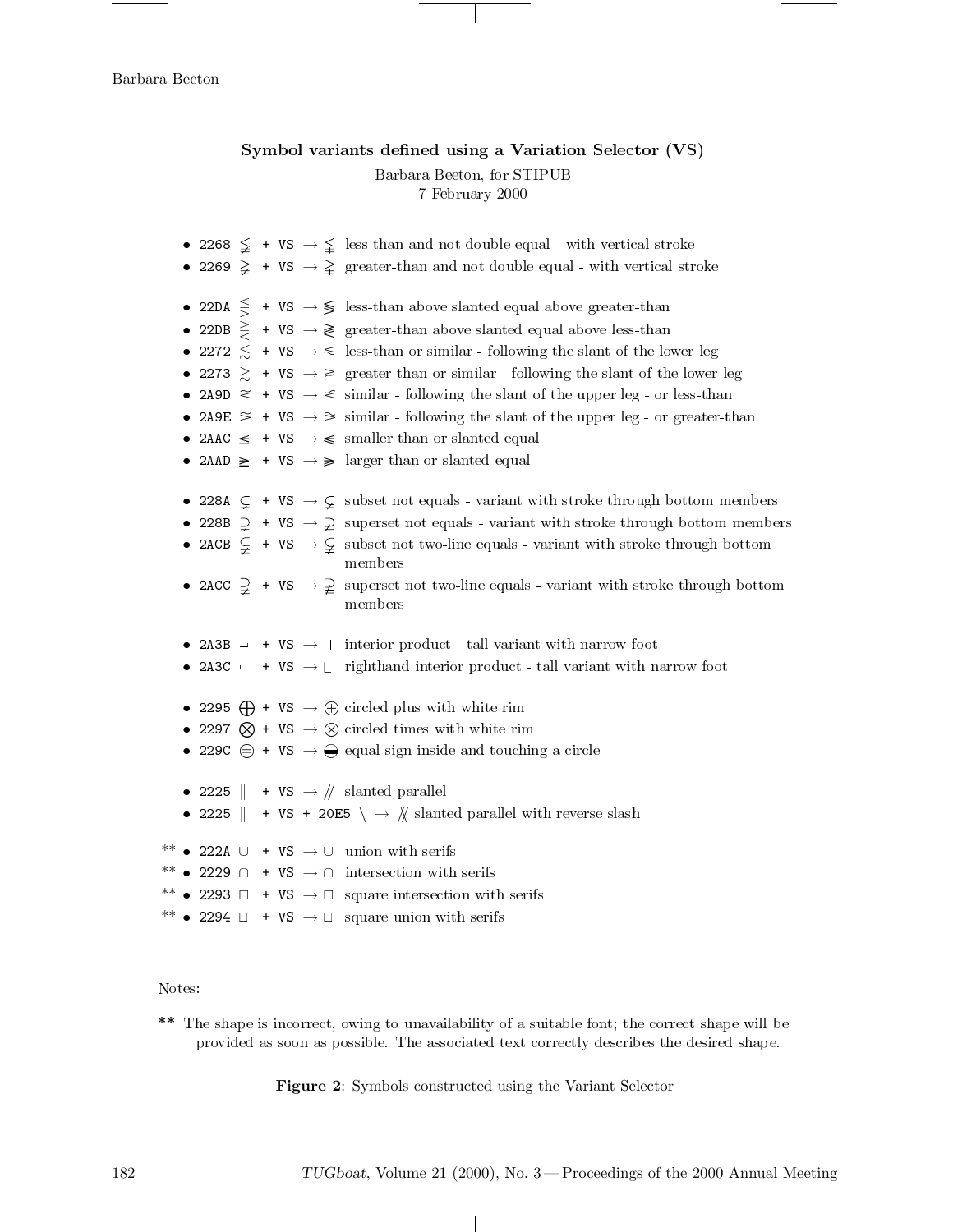the AMS Web site during the summer and early fall of 1998. Although the response was not as great as hoped for, some useful references were obtained. The ideal citation contained several similar-appearing symbols on a single page, in context, preferably with definitions of one or more of the symbols in the text. More than a hundred pages of such examples were copied, annotated, assigned reference IDs, indexed, and provided to the two UTC members responsible for advancing the symbols proposal. This mass of data proved its worth more than once, when it was possible to cite a particular sample in answer to a challenge.

Late in 1999, the content of the symbols proposal was agreed, codes were assigned, and a final version of the proposal was prepared for the spring 2000 meeting of WG2. The proposal forwarded to WG2 places material into the following blocks:

- U+2000–206F: General punctuation (9 new codes)
- U+20D0–20FF: Combining diacritical marks for symbols (4 codes)
- U+2100–214F: Letterlike symbols (16 codes)
- U+2190-21FF: Arrows  $(12 \text{ codes})$
- U+2200–22FF: Mathematical operators (14) codes)
- U+2300–23FF: Miscellaneous technical (26 codes)
- U+2400–243F: Control pictures
- U+25A0–25FF: Geometric shapes (8 codes)
- U+2900–297F: Supplemental arrows (new;  $128$ codes)
- U+2980–29FF: Miscellaneous math symbols (new; 114 codes)
- U+2A00–2AFF: Supplemental math operators (new; 246 codes)

In addition, a few characters were added to other areas; in all, 584 new codes have been assigned.

After much discussion, the proposition was reluctantly accepted that the same letter from different alphabets has different meanings within a single document, and thus these different alphabets deserve to be coded for use only in mathematical notation. The example used to clinch the argument was the contrast between these two formulas:

$$
\mathcal{H} = \int d\tau (\varepsilon E^2 + \mu H^2)
$$

$$
H = \int d\tau (\varepsilon E^2 + \mu H^2)
$$

The first is the Hamiltonian formula well known in physics; the second is an unremarkable integral equation.

These alphabets are needed for proper composition of mathematics:

- lightface upright Latin, Greek and digits
- boldface upright Latin, Greek and digits
- lightface italic Latin, Greek and digits
- boldface italic Latin, Greek and digits
- script
- fraktur
- bold fraktur
- open-face (blackboard bold) including digits
- lightface upright sans serif Latin and digits
- lightface italic sans serif Latin
- boldface upright sans serif Latin, Greek, and digits
- boldface italic sans serif Latin and Greek
- monospace Latin and digits

Except for the lightface upright letters and digits, which are to be encoded using the base Unicodes (ASCII for the Latin letters and digits), the alphanumerics are to be placed in a tightly packed block (U+D400–D7FF) in plane 1, so that they can be used for math (most likely via entity names in MathML), but will be very difficult to access for other purposes.

The math alphanumerics block has been incorporated into a larger proposal for plane 1, and its schedule is slightly behind that of the symbols proposal. A "final" version is now in preparation, and will be forwarded to WG2 for their fall meeting.

Assuming that the required three ISO ballots are favorable, the new codes should be a formal part of Unicode and ISO 10646 by

#### Commissioning a font

Late in 1999, even before the fate of the Unicode math proposals was known, STIPub issued a Request for Proposal to a number of font suppliers. This RFP requested bids for creating a set of fonts compatible with Times and incorporating all the symbols and alphabets identified by the STIX project, suitable both for use in Web browsers and in print. The resulting font set is to be "made available for general use under license, but free of charge, with the aim of easing and fostering the uninhibited flow, exchange, and linking of scientific information." [6]

Proposals were received from four potential suppliers, and comments from a fifth, which refrained from proposing because of a prior commitments. As of this writing, a probable supplier has been chosen, and negotiations are proceeding toward a contract.

More details will be available on this topic at the time of the Oxford TUG meeting.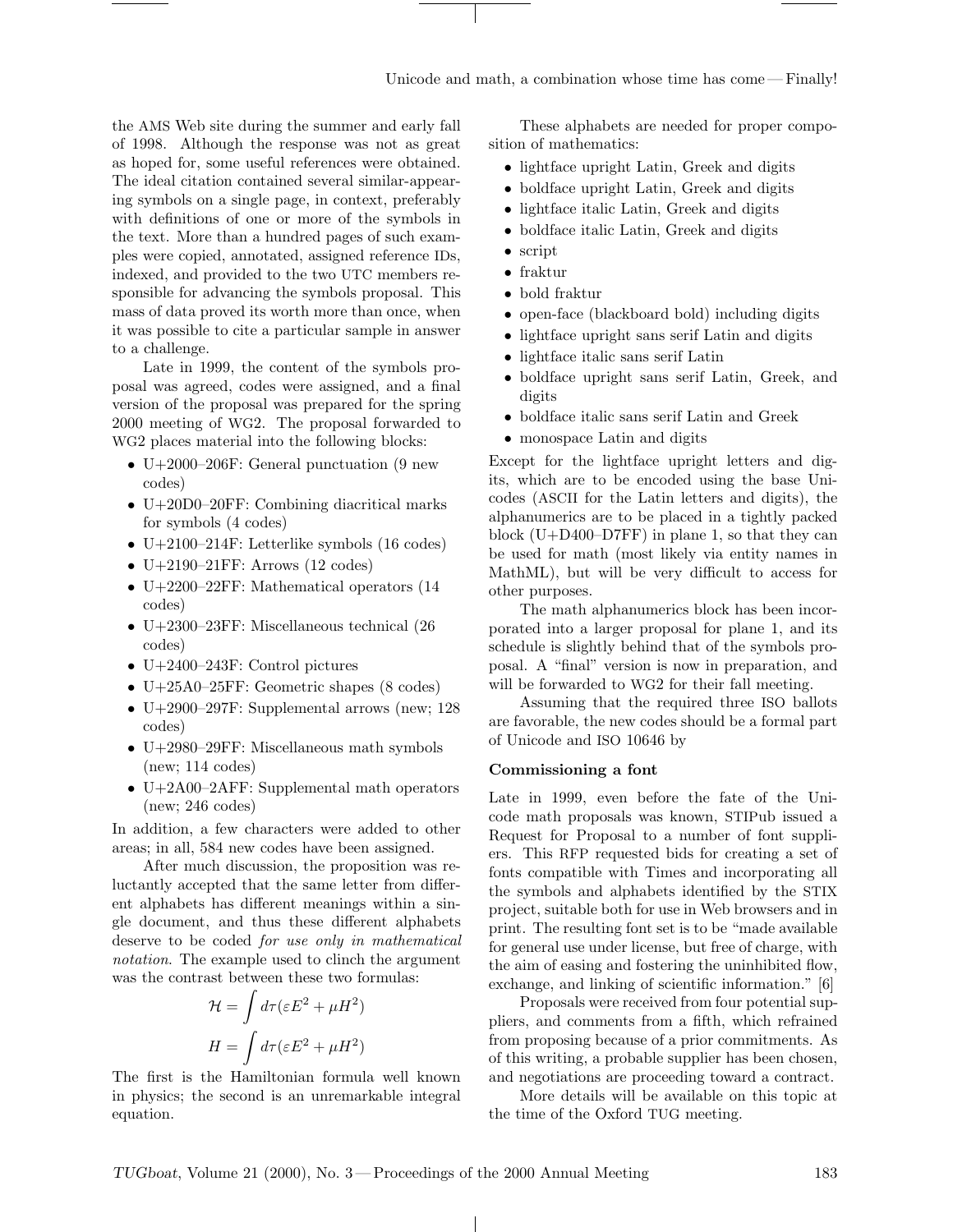# Remaining

The Unicode manual contains extensive text describing the proper use of the character codes, as a guide to programmers. Particular attention is paid to processing of context dependencies, combining codes and the like. Since mathematical notation will be realized in a document as a combination of coding and markup, and not all mathematical symbols are interpreted in the same way, instructions are needed. The creation of a technical report is an open action item on the Unicode docket; the text of this report will ultimately be incorporated into the Unicode manual.

The symbols from chemistry, astronomy, engineering and phonetics that were excluded by request of the UTC have been left for consideration by the organizations that submitted them.

Mathematical notation is not static. Authors continually devise new symbols and ascribe new meanings to existing ones. The complement of symbols requested from Unicode was frozen in mid-1998; a few additions were made only to achieve consistency in the base set of symbols affected by combining codes, namely the VS and negation marker. About 50 additional symbols used in math, physics and theoretical computer science have been identified since then. Documentation must be completed for these, and the formal request presented to the UTC for their addition.

The glyph complement was frozen somewhat later than the Unicode complement, but this too remains to be addressed.

It has not been determined how these, or further additions, are to be handled. Nonetheless, I am still actively collecting citations for new notation, and welcome contributions.

## Acknowledgments

Three UTC members were involved heavily in advancing this project: Murray Sargent of Microsoft, formerly a practicing physicist; Ken Whistler of Sybase, the UTC archivist and general editor of Unicode 3.0; and Asmus Freytag, the UTC font specialist, who is responsible for typesetting the Unicode manuals and ISO 10646. Their knowledge and experience of character code standards has proved invaluable, and the project's success owes much to their thoughtful assistance. Ken in particular is able to explain in non-expert terms the UTC's requirements and the historical background affecting specific decisions. From the other direction, he can quickly assess the evidence for support of an item and, if convinced that it has sufficient merit, can convince the rest of the committee that it should be included. Thus, for the math proposal, the strategy was to provide sufficient evidence for a symbol to convince Ken, and then let him persuade the committee using arguments they would find convincing.

The contributors to the symbol collection were always willing to provide additional information. Neil Soiffer of Wolfram Research attended several UTC meetings to explain the uses of several "letter-like symbols" that have special significance in Mathematica<sup>®</sup>.

Patrick Ion, co-chair of the W3C MathML working group, took my place at several UTC meetings when questions were expected that would best be answered by a practicing mathematician, such as, "Do you know for a fact that [some particular symbol] is used, and are you sure it isn't the same as [some other symbol]?" His presence and his answers successfully conveyed the importance of this project to the mathematical community.

Thanks to all for their efforts.

# For more information

The history of the STIX project is recorded at the Web site http://www.ams.org/STIX/.

## References

- [1] Association for Font Information Interchange, International Glyph Register, Volume 1: Alphabetic scripts and symbols, Rochester, 1993.
- [2] International Organization for Standardization, ISO 8879:1986, Information Processing  $-$  Text and office systems  $-$ Standard Generalized Markup Language (SGML), Geneva, 1986.
- [3] International Organization for Standardization, ISO 9541:1991, Information Technology — Font Information Interchange — Part 1: Architecture, Geneva, 1991.
- [4] International Organization for Standardization, ISO 9573-13:1991, Information Technology — SGML Support  $Facilities - Techniques for using SGML -$ Part 13: Public entity sets for mathematics and science, Geneva, 1991.
- [5] International Organization for Standardization, ISO 10646-1:1993, Information Technology — Universal Multiple-Octet Coded Character Set (UCS) — Part 1: Architecture and Basic Multilingual Plane, Geneva, 1992.